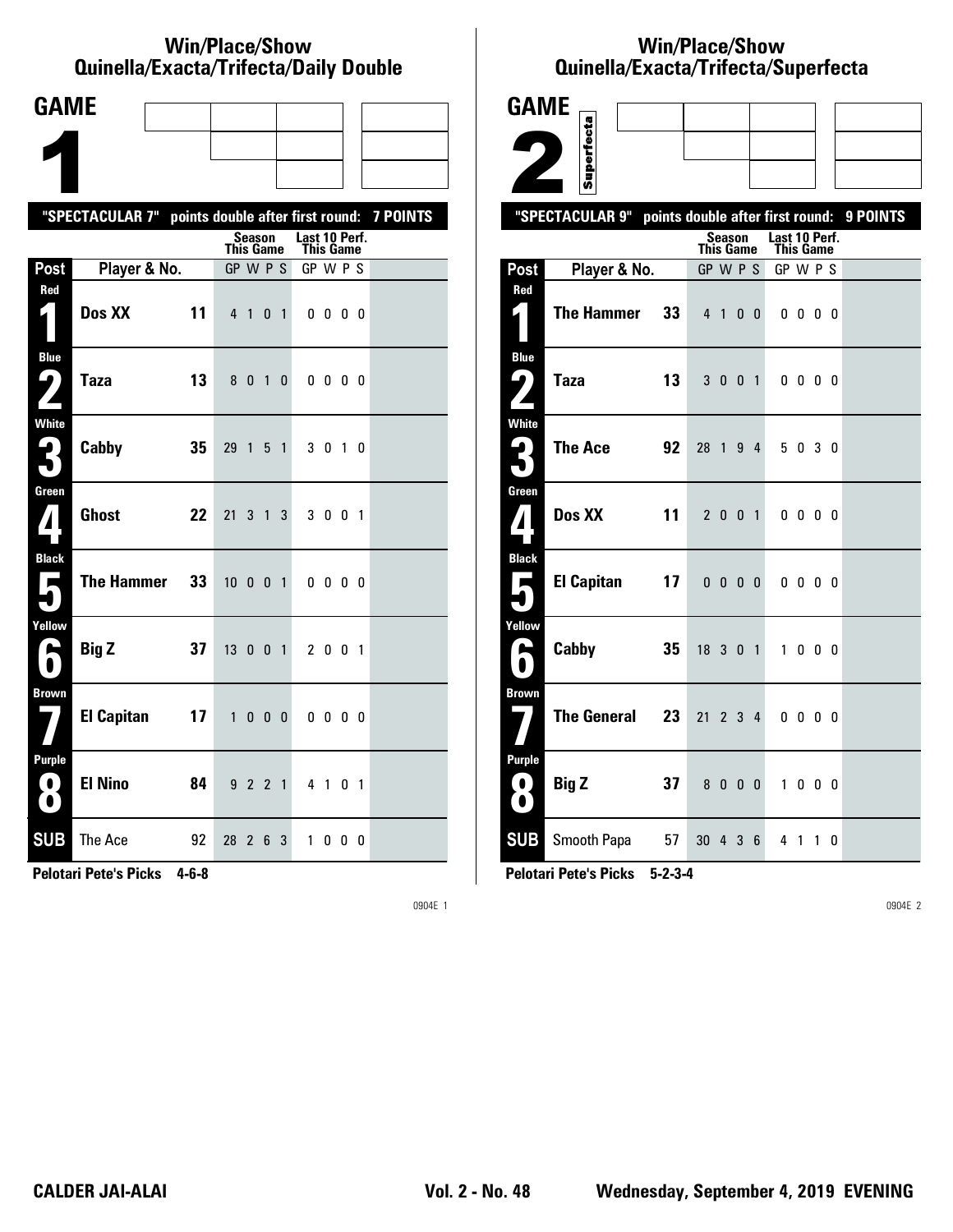### **Win/Place/Show Quinella/Exacta/Trifecta/Pick 5**

| <b>GAME</b>                    |                                                           |    |                              |               |                   |   |                |              |                |                          |  |
|--------------------------------|-----------------------------------------------------------|----|------------------------------|---------------|-------------------|---|----------------|--------------|----------------|--------------------------|--|
|                                |                                                           |    |                              |               |                   |   |                |              |                |                          |  |
|                                |                                                           |    |                              |               |                   |   |                |              |                |                          |  |
|                                |                                                           |    |                              |               |                   |   |                |              |                |                          |  |
|                                | "SPECTACULAR 7" points double after first round: 7 POINTS |    |                              | <b>Season</b> |                   |   | Last 10 Perf.  |              |                |                          |  |
| Post                           | Player & No.                                              |    | <b>This Game</b><br>GP W P S |               |                   |   | GP W P S       | This Game    |                |                          |  |
| Red                            |                                                           |    |                              |               |                   |   |                |              |                |                          |  |
| 1                              | <b>El Nino</b>                                            | 84 | 28 5 4 4                     |               |                   |   |                | 7 0 1 2      |                |                          |  |
| <b>Blue</b>                    |                                                           |    |                              |               |                   |   |                |              |                |                          |  |
| 9)                             | <b>The Hammer</b>                                         | 33 | 20 <sub>1</sub>              |               | 2 <sub>1</sub>    |   |                | 3 0 1 0      |                |                          |  |
| <b>White</b><br>2              | <b>El Capitan</b>                                         | 17 | 1                            |               | $0\quad 0\quad 0$ |   |                | $0\ 0\ 0\ 0$ |                |                          |  |
| $\blacksquare$                 |                                                           |    |                              |               |                   |   |                |              |                |                          |  |
| Green                          | <b>Ghost</b>                                              | 22 | $30$ $3$ $4$ $3$             |               |                   |   |                | 70           | $\overline{1}$ | $\overline{\phantom{a}}$ |  |
| <b>Black</b><br>$\blacksquare$ | <b>Taza</b>                                               | 13 | 13 0 2 2                     |               |                   |   |                | 1 0 0 1      |                |                          |  |
| Yellow<br>E                    | Cabby                                                     | 35 | 37                           |               | $4\quad 5\quad 2$ |   | 7 <sub>1</sub> |              |                | $1\quad0$                |  |
| <b>Brown</b>                   | Dos XX                                                    | 11 | 3                            | 0             | $\mathbf{0}$      | 0 |                | $0\,0\,0\,0$ |                |                          |  |
| Purple<br>.<br>$\bullet$       | <b>Big Z</b>                                              | 37 | 19                           | 0             | $1\quad1$         |   |                | 3 0 0 1      |                |                          |  |
| <b>SUB</b>                     | Mr. White                                                 | 93 | 24                           |               | 42                | 8 |                | 4 0 0 2      |                |                          |  |

**Pelotari Pete's Picks 8-4-1**

0904E 3

### **Win/Place/Show Qui nel la/Exacta/Tri fecta**



**Pelotari Pete's Picks 3-7-6**

**SUB** Dos XX 11 4 0 0 1 0 0 0 0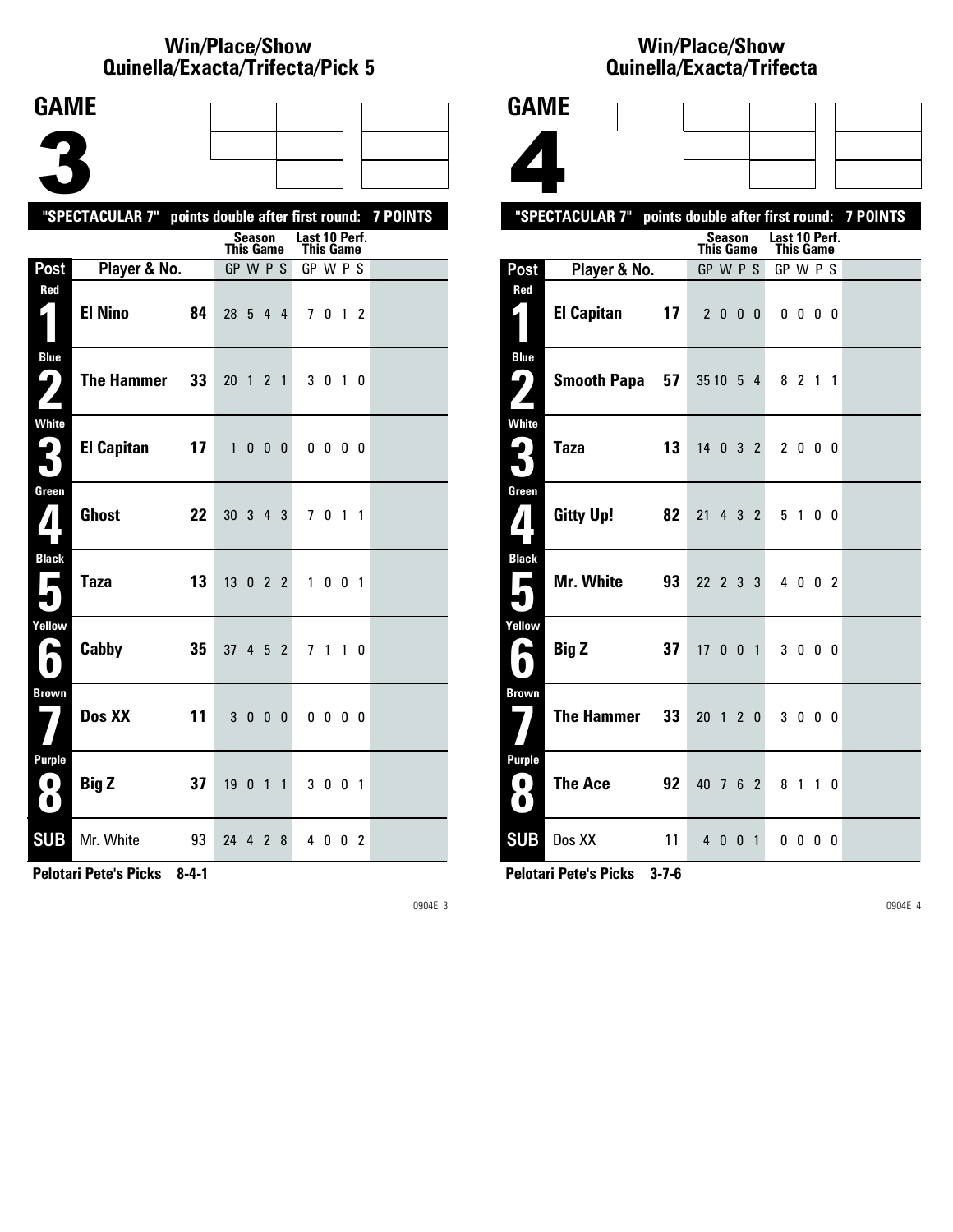# **Win/Place/Show Qui nel la/Exacta/Tri fecta**

| <b>GAME</b>                                                                                 |                                                           |    |                  |              |              |                |                            |              |   |                |  |
|---------------------------------------------------------------------------------------------|-----------------------------------------------------------|----|------------------|--------------|--------------|----------------|----------------------------|--------------|---|----------------|--|
|                                                                                             |                                                           |    |                  |              |              |                |                            |              |   |                |  |
|                                                                                             |                                                           |    |                  |              |              |                |                            |              |   |                |  |
|                                                                                             | "SPECTACULAR 7" points double after first round: 7 POINTS |    |                  |              |              |                |                            |              |   |                |  |
|                                                                                             |                                                           |    | <b>This Game</b> | Season       |              |                | Last 10 Perf.<br>This Game |              |   |                |  |
| Post                                                                                        | Player & No.                                              |    | GP W P S         |              |              |                | GP W P S                   |              |   |                |  |
| Red<br>1                                                                                    | <b>Gitty Up!</b>                                          | 82 | 19022            |              |              |                |                            | 6 0 2 1      |   |                |  |
| <b>Blue</b><br>$\boldsymbol{\Omega}$<br>$\overline{A}$                                      | The Ace                                                   | 92 | 23 2 2 4         |              |              |                |                            | 6002         |   |                |  |
| <b>White</b><br>3                                                                           | Dos XX                                                    | 11 |                  | 3 0 0 0      |              |                |                            | $0\,0\,0\,0$ |   |                |  |
| Green<br>$\mathbf{Z}$                                                                       | <b>El Nino</b>                                            | 84 | 24 2 6 4         |              |              |                |                            | 5 0 1 0      |   |                |  |
| <b>Black</b><br>$\overline{\phantom{a}}$<br>$\blacksquare$                                  | The General                                               | 23 | 30 6 1 1         |              |              |                |                            | 9 1 0 1      |   |                |  |
| Yellow<br>A                                                                                 | Mr. White                                                 | 93 | 21 3 4 3         |              |              |                |                            | 4 1 1 1      |   |                |  |
| <b>Brown</b>                                                                                | Ghost                                                     | 22 | $15 \t3 \t1$     |              |              | $\overline{2}$ |                            | 5 1 0 1      |   |                |  |
| <b>Purple</b><br>$\left( 0\right)$<br>$\left( \begin{array}{c} \bullet \end{array} \right)$ | Smooth Papa 57                                            |    | $27 \t1 \t4 \t1$ |              |              |                |                            | 6 1 2 1      |   |                |  |
| <b>SUB</b>                                                                                  | The Hammer                                                | 33 | 16               | $\mathbf{1}$ | $\mathbf{0}$ | $\mathbf{2}$   | 30                         |              | 0 | $\overline{1}$ |  |

**Pelotari Pete's Picks 8-2-5**

0904E 5

# **Win/Place/Show Qui nel la/Exacta/Tri fecta/Super fecta**

| <b>GAME</b>                                                     |                                                           |    |                  |               |              |   |                  |         |    |           |  |
|-----------------------------------------------------------------|-----------------------------------------------------------|----|------------------|---------------|--------------|---|------------------|---------|----|-----------|--|
|                                                                 | Superfecta                                                |    |                  |               |              |   |                  |         |    |           |  |
|                                                                 |                                                           |    |                  |               |              |   |                  |         |    |           |  |
|                                                                 | "SPECTACULAR 9" points double after first round: 9 POINTS |    |                  | <b>Season</b> |              |   | Last 10 Perf.    |         |    |           |  |
|                                                                 |                                                           |    | <b>This Game</b> |               |              |   | <b>This Game</b> |         |    |           |  |
| Post                                                            | Player & No.                                              |    | GP W P S         |               |              |   | GP W P S         |         |    |           |  |
| <b>Red</b><br>1                                                 | Cabby<br>35                                               |    | 20 4 2 4         |               |              |   | 9 1              |         |    | $1\quad2$ |  |
| <b>Blue</b><br>$\mathbf{\mathbf{\mathbf{\mathsf{\omega}}}}_{l}$ | Smooth Papa 57                                            |    | 21               |               | 5 3 1        |   |                  | 6 1 1 1 |    |           |  |
| <b>White</b>                                                    | <b>The Ace</b><br>92                                      |    | 27 2 1 2         |               |              |   | 10 1 0 0         |         |    |           |  |
| Green<br>$\boldsymbol{I}$                                       | Gitty Up!                                                 | 82 | 21               |               | 3 1 1        |   |                  | 6 1 0 1 |    |           |  |
| <b>Black</b><br>$\blacksquare$                                  | The General 23                                            |    | 35 3 3 6         |               |              |   |                  | 8 0 1 2 |    |           |  |
| Yellow<br>$\blacktriangleright$<br>$\bullet$                    | <b>Mr. White</b>                                          | 93 | 20 4 3 2         |               |              |   |                  | 5 1 1 0 |    |           |  |
| <b>Brown</b>                                                    | <b>Ghost</b>                                              | 22 | $20$ 2 1 5       |               |              |   |                  | 7 1 0 1 |    |           |  |
| <b>Purple</b><br>0)<br>$\bullet$                                | <b>El Nino</b>                                            | 84 | 31               |               | 4 2 5        |   |                  | 7 0 0 2 |    |           |  |
| <b>SUB</b>                                                      | Dos XX                                                    | 11 |                  | 4 1           | $\mathbf{0}$ | 0 |                  | 00      | 00 |           |  |

**Pelotari Pete's Picks 7-5-1-3**